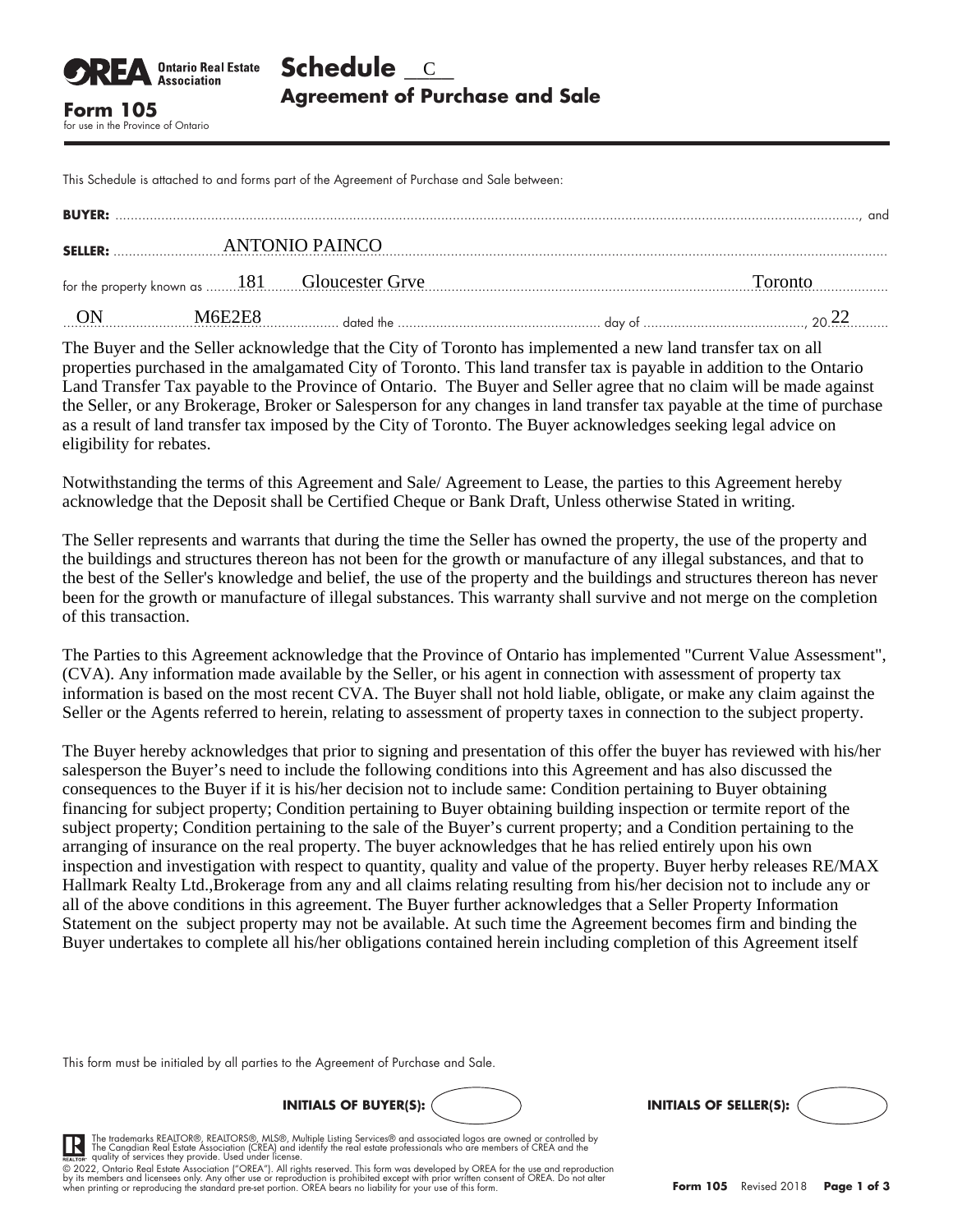This Schedule is attached to and forms part of the Agreement of Purchase and Sale between:

for use in the Province of Ontario

**Association** 

| <b>BUYER:</b>  |        |                | and     |
|----------------|--------|----------------|---------|
| <b>SELLER:</b> |        | ANTONIO PAINCO |         |
|                |        |                | Toronto |
|                | M6E7EX |                |         |

The Buyer acknowledges that the Feature Sheets, Marketing materials and any pre-home inspection reports provided by the listing Brokerage with respect to this property were ordered and obtained for their respective purposes. The Seller and The Listing Brokerage makes no representations or warranties regarding these materials and/or their content. Any reliance on the materials is at the Buyer's sole risk. The Buyer agrees to indemnify and hold harmless the Seller, the Listing Brokerage and its salespersons for any errors, omissions and any representations, express or implied, contained in the materials.

The Buyer and Seller agree that any access visits provided for in this agreement shall be limited to one (1) hour and that the Buyer shall be accompanied by his agent or a representative thereof.

The parties acknowledge that information provided by any Real Estate Salesperson or Real Estate Brokerage shall not be construed as expert legal advice, tax advice, advice on zoning changes, engineering advice or environmental advice and the parties acknowledge that the Salesperson and the Brokerage has advised that the parties seek independent professional advice on any of the above matters and concerns.

The Buyer acknowledges that the lot dimensions provided by the listing brokerage were obtained from MPAC (Municipal Property Assessment Corporation) and the listing salesperson and brokerage make no representations as to the accuracy of these dimensions. The buyer agrees to accept title to the property accordingly.

The Buyer acknowledges that any information regarding public schools associated with the subject property in the MLS listing and marketing materials for the subject property was obtained from the information found on the Toronto District School Board website and the Toronto Catholic District School Board. As such, the Seller, Listing Broker and Listing Sales Representatives make no representations or warranties regarding the accuracy of such information or of the availability of enrolment spaces in any such school. The buyer is hereby advised and cautioned not to rely on information found in the Toronto District School Board website (tdsb.ca) and the Toronto Catholic School Board as a guarantee enrolment in any particular school, should they purchase the subject property. The buyer is advised to contact the specific school in which they intent to enrol their family member(s), to confirm that said school has available enrolment space.

This form must be initialed by all parties to the Agreement of Purchase and Sale.





The trademarks REALTOR®, REALTORS®, MLS®, Multiple Listing Services® and associated logos are owned or controlled by<br>The Canadian Real Estate Association (CREA) and identify the real estate professionals who are members of

by its members and licensees only. Any other use or reproduction is prohibited except with prior written consent of OREA. Do not alter<br>when printing or reproducing the standard pre-set portion. OREA bears no liability for © 2022, Ontario Real Estate Association ("OREA"). All rights reserved. This form was developed by OREA for the use and reproduction